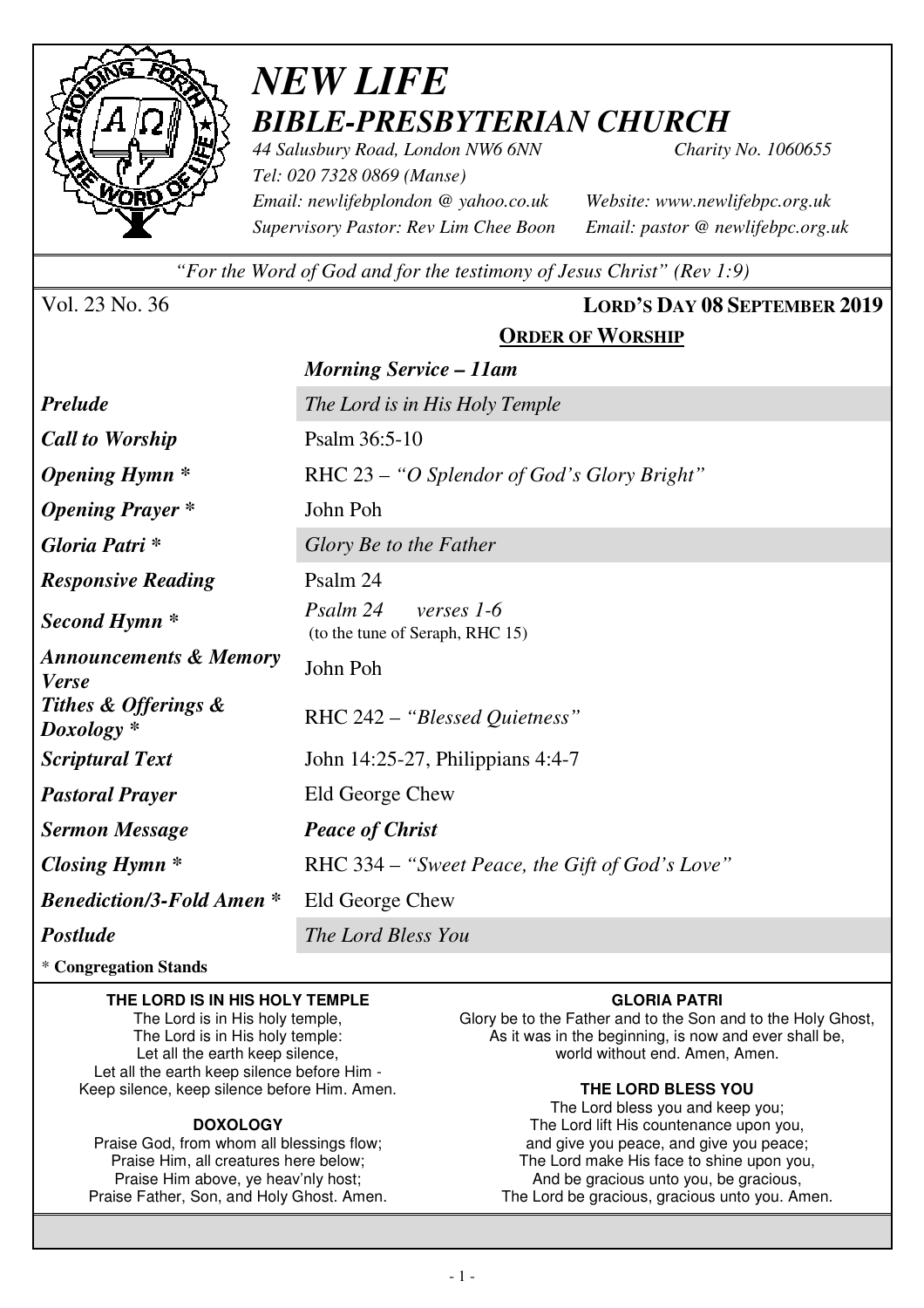# **GUARD YOUR FAITH IN THE LORD**

## **Adapted from Maranatha Messenger, Sunday 1st September 2019**

My brothers and sisters in Christ, early this week I was rather surprised and concerned when I read the article entitled 'Evangelical Songwriter Says He's No Longer Christian in Emotional Instagram Post'. This songwriter, a musician and worship leader spent many years writing worship songs and performed with the Hillsong, a well-known contemporary Christian music label.

I am not completely sure why he has arrived at his decision to quit Christianity and abandon his faith but a sampling of his Instagram postings revealed that he has doubts about how a good God could condone evil and suffering in the world. He is questioning the goodness of God. Another question he really cares about is "Did Jesus raise from the dead?" Other thing that bothers him was the way some Christians testified about their being freed from financial problems or cured of certain diseases while many out there continue in their financial miseries and withering sickness. In other words, God is so unfair. Perhaps, the mind-set of the Christians in their testimonies could have upset him.

Unresolved and unanswered doubts can be detrimental to one's faith in the Lord Jesus Christ. However, doubts seasoned with grace, with humility and submission to the understanding of the God's sovereignty can result in greater faith when they are resolved and answered according to the light of God, the illumination of the Holy Spirit and the truth in God's word, the Bible.

My concern when I read the article is whether what has happened to the songwriter can happen to us who called ourselves Christians and professed our faith in the Lord Jesus Christ. Can we overcome our doubts and guard our faith in the Lord Jesus Christ? Well, the answer is "Yes" with God's help and ourselves guarding our hearts with all diligence for out of it are the issues of life (Proverbs 4:23).

This is how we can guard of faith in the Lord Jesus Christ:

- 1. Believe all scriptures are the revealed word of God, and they are they, which testify of our Lord Jesus Christ (Psalms 119:160; John 5:39; 1 Timothy 3:16).
- 2. Cast your doubt or concern upon the Lord for such is your burden, which you may not be able to bear on your own (Psalms 55:22).
- 3. Know that God is holy and righteous, gracious and full of compassion and verily the Lord is God who judge rightly and doeth rightly (Psalms 58:11, 116:5, 119:137 and 145:17).
- 4. Seek the LORD thy God, for thou shalt find him, if thou seek Him with all thy heart and with all thy soul (Deuteronomy 4:29; 1 Chronicles 29:9). Seek not man, for man is mere dust. God is our Creator. He is our wisdom pertaining to all things in life (Job 12:12-13). To a man who is not double-minded, God will grant to him wisdom (James 1:5-8).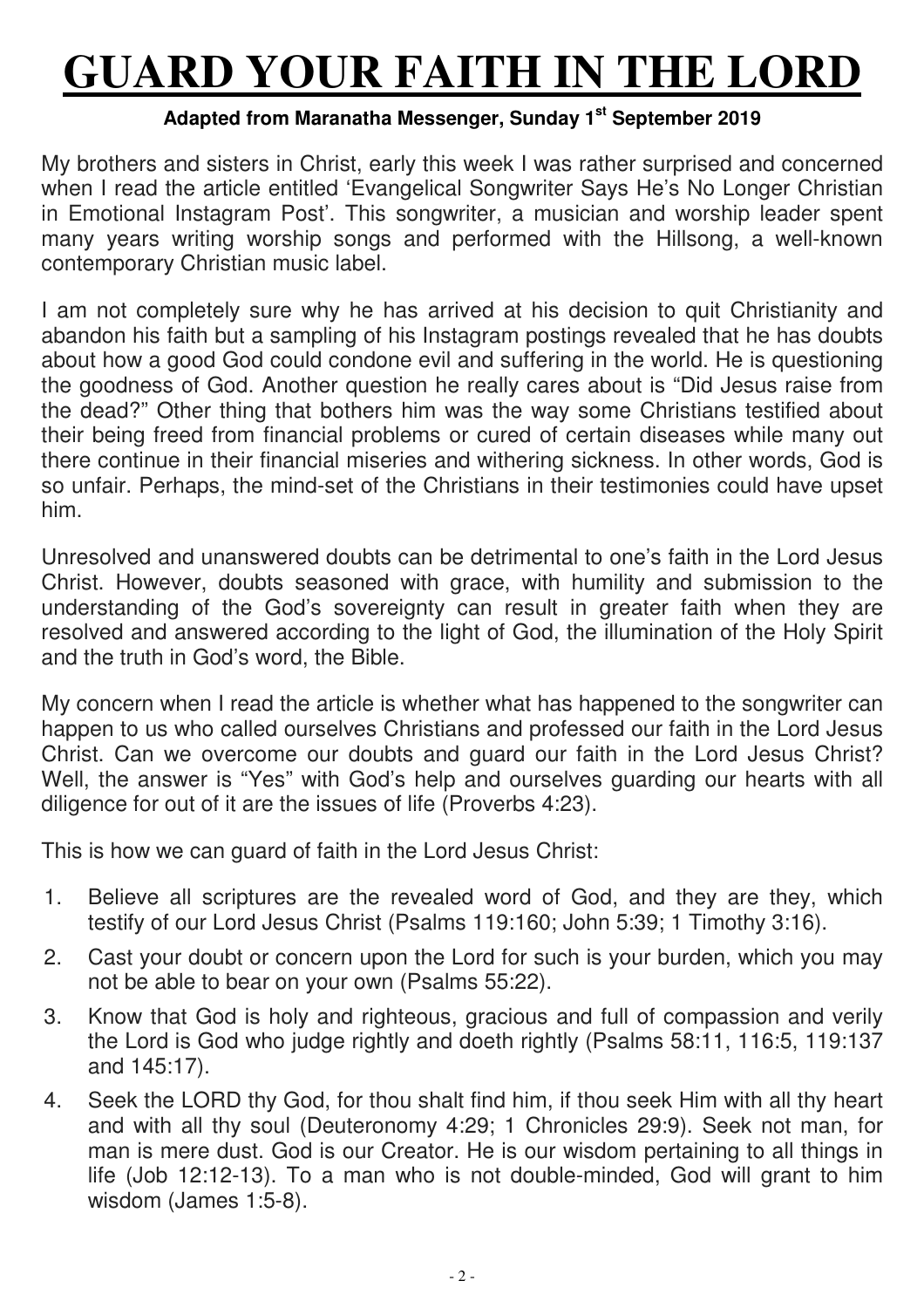- 5. Fear the LORD and trust in the LORD. (Psalms 62:8, 115:11). Do not put your trust in men (Psalms 118:9). When others question God's word, persevere to hold fast to God's truth despite the onslaught of wicked and evil lies.
- 6. Avoid vile person as in Isaiah 32:6, for such a person is toxic to our faith in the Lord because he is a fool who speaks folly, whose heart is inclined to sin, practices hypocrisy and is prone to speak error against the LORD. Today, there are many such scoffers and mockers who openly question the veracity, truth, reliability and authenticity of the Bible (Psalms 14:1; Proverbs 19:20; Acts 13:41; 2 Peter 3:3). Have nothing to do with them. Rather, associate yourself with Godfearing men whose company edifies and strengthens faith in Christ.
- 7. Defence our faith and belief in the Lord Jesus Christ and be prepared to give an answer to everyone (1 Peter 3:15). Like the apostle Paul, be an influencer for the Lord rather than be influenced by godless men (Acts 26:1-29).
- 8. Read good and uplifting testimonies of godly men of God who shared their faith in the Lord Jesus Christ rather than ungodly men who words are like clouds that are without water, carried about of winds, fruitless autumn trees, twice dead, completely uprooted and useless (Jude 1:12).
- 9. Put on the armour of God that when the fiery darts of the devil come our way, we may be able to stand against his wiles (Ephesians 6:11).
- 10. Pray always in the Spirit that the Spirit of truth will illumine our minds and enable us to discern truth from error, that nothing can shake our faith in the Lord (Ephesians 6:18; Malachi 3:18; Hebrews 5:14).

The LORD is He who is able to keep and guard our faith in Him. We can be certain of this. For His word says so. If I am truly born again, I am persuaded, that neither death, nor life, nor angels, nor principalities, nor powers, nor things present, nor things to come, nor height, nor depth, nor any other creature, shall be able to separate us from the love of God, which is in Christ Jesus our Lord (Romans 8:38-39). God is able to keep us from falling, and to present us faultless before the presence of his glory with exceeding joy (Jude 1:24). Our Lord is able to help us overcome any doubts that may arise in our walk with Him. He will guard our faith in Him even as a hen gathers her chickens under her wings (Matthew 23:37).

Be strong in the Lord as we see the coming of the Lord draws nearer. Be steadfast and unmovable in our faith in the Lord. In Christ, we can cast down imaginations, and every high thing that exalteth itself against the knowledge of God, and bringing into captivity every thought to the obedience of Christ (2 Corinthians 10:5). Amen.

- Elder Daniel Tau